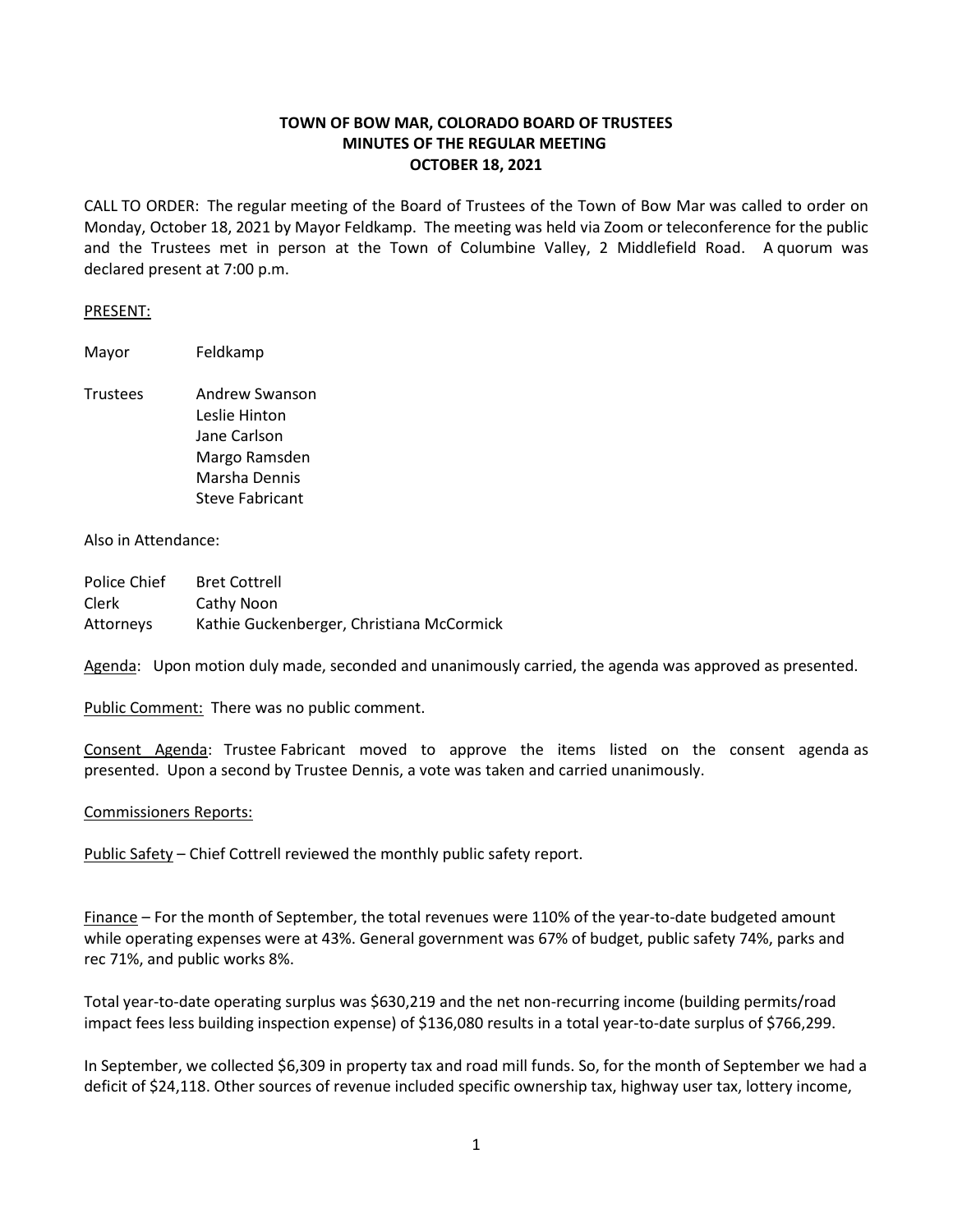cable, and Xcel franchise fees. We paid Columbine Valley \$78,774 for police and building services for the 4th quarter and clerk services for July and August were \$11,732. All other expenses were as anticipated.

Building – Trustee Carlson reviewed the month building report. In September , the Town collected \$20,594.50 in permit fees, \$15,653.33 in transportation utility fees, \$340.00 in licensing fees, for a total of \$36,587.83. The building inspector was paid \$5,701.25.

Trustee Carlson also reported that new the 2021 International Building and International Residential Code are available and recommends updating and adoption for the Town which is currently operating under the 2015 versions. Columbine Valley is using 2018 Codes and is considering the new versions. Having both towns more closely aligned will assist with building inspection accuracy. Ms. Guckenberger will work with Terry Weis at Columbine to review the codes and recommendations for adoption.

Berry Curve – Mayor Feldkamp reported he has signed the contract with David Evans and Associates for a design RFP for the project.

Parks and Recreation - Trustee Hinton reported that the street signs are being painted with two still needing fabrication. The owner/operator of Vegetation Management has retired effective immediately and will not be doing the last application. Trustee Hinton will begin a search for a new contractor with plans to have someone under contract by spring.

Public Works - Trustee Fabricant reported that paving and the 2021 road improvement project are complete. Pothole work should be done this week with striping to follow. Trustee Fabricant indicated that shoulder work may need to be done next year including the addition of gravel. There was discussion about select streets that aren't holding up despite street treatments in the past few years, and the years remaining in the approved road improvement mill levy. The Trustees and Chief Cottrel discussed the line of sight at the corner of Bison and Ridge with the conclusion that vegetation on southeast corner is reducing both visibility and safety and the addition of a stop sign may be required. The Trustees directed the City Clerk to send letters to the homeowners asking for removal of the vegetation. Chief Cotrell and the Town Engineer will review the signage issue and report to the Mayor and Trustees. Trustee Fabricant and Kathie Guckenberger are continuing to review the code regarding third party damage to roads during resident construction projects.

Intergovernmental – *Trash Update* - Trustee Ramsden reported that she and Attorney Guckenberger continue to negotiate a new contract for trash. They are waiting on additional information from Republic. Four dumpsters will be ordered for the fall Dumpster Days.

Attorney's Report - Attorney Guckenberger reviewed Resolution No. 21-08 regarding the Opioid Settlement and background on the issue. Following lawsuits filed by several state attorneys, including Colorado's Phil Weiser, against large pharmaceutical companies, Colorado received a settlement to be used to abate the opioid epidemic including safeguards for the distribution of opioids. For local governments to participate, they must opt into the Colorado Opioids Settlement Memorandum of Understanding (MOU) and execute the required documents within it. Trustee Dennis moved Resolution No. 21-08 approving the Settlement documents and authorizing the Mayor to execute them as well as allocating the Town funds to the Regional Share. Upon a second by Trustee Carlson and unanimous vote, the motion passed.

Attorney Guckenberger reported that the snow plowing contract is nearing completion. She also would like to have a work session with the Trustees regarding a draft ordinance for Variance Provisions. The Trustees chose